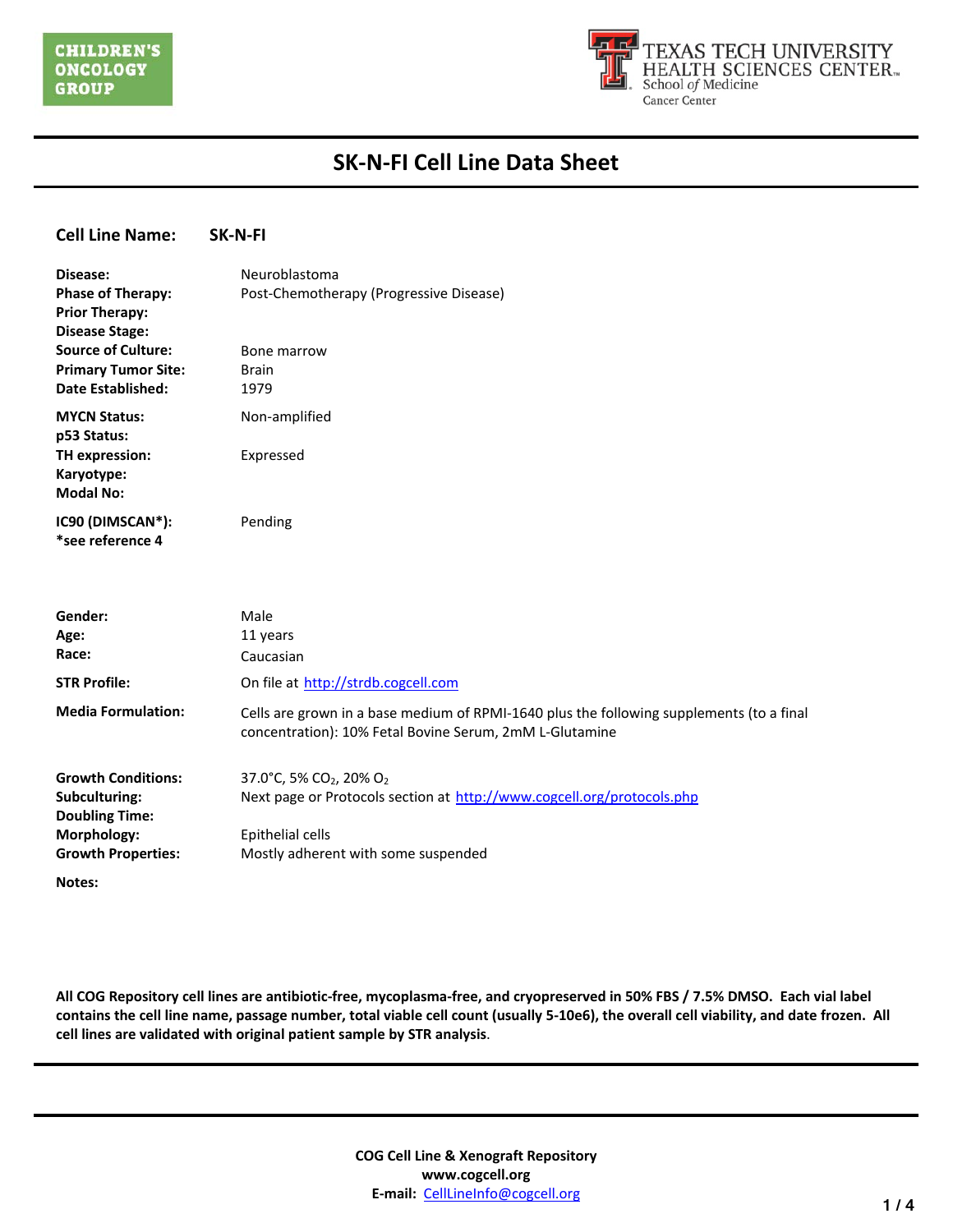

### **Cell Line Name: SK-N-FI**

#### **GROWING CELLS FROM FROZEN CULTURES**

To ensure that cells are recovered at the highest viability possible, immediately process cells and place them in culture. If the cells cannot be processed immediately, store the frozen vial in liquid nitrogen vapor (-196°C) upon receipt. Storing cells at -80°C will decrease the viability of the cells.

- 1. Thaw the vial in a water bath (37°C) for approximately two minutes. To prevent contamination, place the vial in a small ziplock bag or be sure to keep the O-ring and cap out of the water. Thawing should take no longer than 2-3 minutes.
- 2. While the vial is thawing, place 9 mL of the recommended complete cell culture medium in a centrifuge tube.
- 3. After the vial has thawed, record the label contents prior to processing. Spray the outside of the vial with 70% ethanol. Remove the contents of the vial and place it in the centrifuge tube containing the complete medium. Spin the tube at 500 x g for 5-7 minutes.
- 4. After spinning, decant the supernatant and resuspend the pellet in 13 mL of the complete medium. Transfer the cell suspension to a 75 cm<sup>2</sup> culture flask. Incubate the cells at 37°C in 5% CO<sub>2</sub> and room oxygen tension (~20-21% O<sub>2</sub>).

#### **MEDIUM RENEWAL**

Protocols for medium renewal and subculturing are for a 75 cm<sup>2</sup> flask. If using different sized flasks or other cell culture vessels, adjust volumes accordingly. Cells must be renewed with new medium or subcultured at least every 3-5 days. If cells are not ≥80% confluent after 3-5 days, replace the medium with fresh medium and incubate until they are ready to be subcultured.

- 1. Remove supernatant from flask and place it in a 15 mL centrifuge tube. Spin the medium at 500 x g for 5 to 7 minutes.
- 2. After spinning, resuspend the pellet in 13 mL of complete medium and place the suspension back into the 75 cm<sup>2</sup> flask. Be sure to slowly place the medium back into the flask as to not disturb attached or loosely attached cells.

#### **SUBCULTURING CELLS**

- 1. Remove supernatant from flask and place it in a 50 mL centrifuge tube. Add 10-13 mL of Puck's EDTA (see formulation below) to the flask. Be sure the solution is completely covering the plastic surface. Place the flask in the incubator for 10-15 minutes.
- 2. After incubation, ensure attached cells have detached by gently hitting or shaking the flask. If cells are difficult to detach, incubate flask for 5-10 minutes longer or use a cell scraper to remove remaining cells.
- 3. When the cells have detached, remove cell suspension and combine with the supernatant medium previously placed in the 50 mL centrifuge tube. (If a cell count is required, cells can be counted after this step). Spin the tube at 500 x g for 5-7 minutes.
- 4. Decant supernatant and resuspend cells in fresh complete medium and add the appropriate aliquots of the cell suspension to new culture vessels. Seed cells at a ratio of 1:3 to 1:6.
- 5. Incubate the cells at 37°C in 5%  $CO<sub>2</sub>$  and 20%  $O<sub>2</sub>$ .

#### **PRESERVING CELLS**

Cells should be frozen in a mixture of 50% FBS, 7.5% DMSO, and base medium (with no supplements) and stored in liquid nitrogen vapor.

### **PUCK'S EDTA**

Puck's EDTA can be made using the following cell culture grade chemicals at defined concentrations: 140 mM NaCl, 5 mM KCl, 5.5 mM Glucose, 4 mM NaHCO<sub>3</sub>, 13  $\mu$ M Phenol Red, 0.8 mM EDTA, and 9 mM HEPES.

The solution should be sterile filtered (0.22  $\mu$ m) before use. The optimal pH for the solution is a range between 7.2-7.3.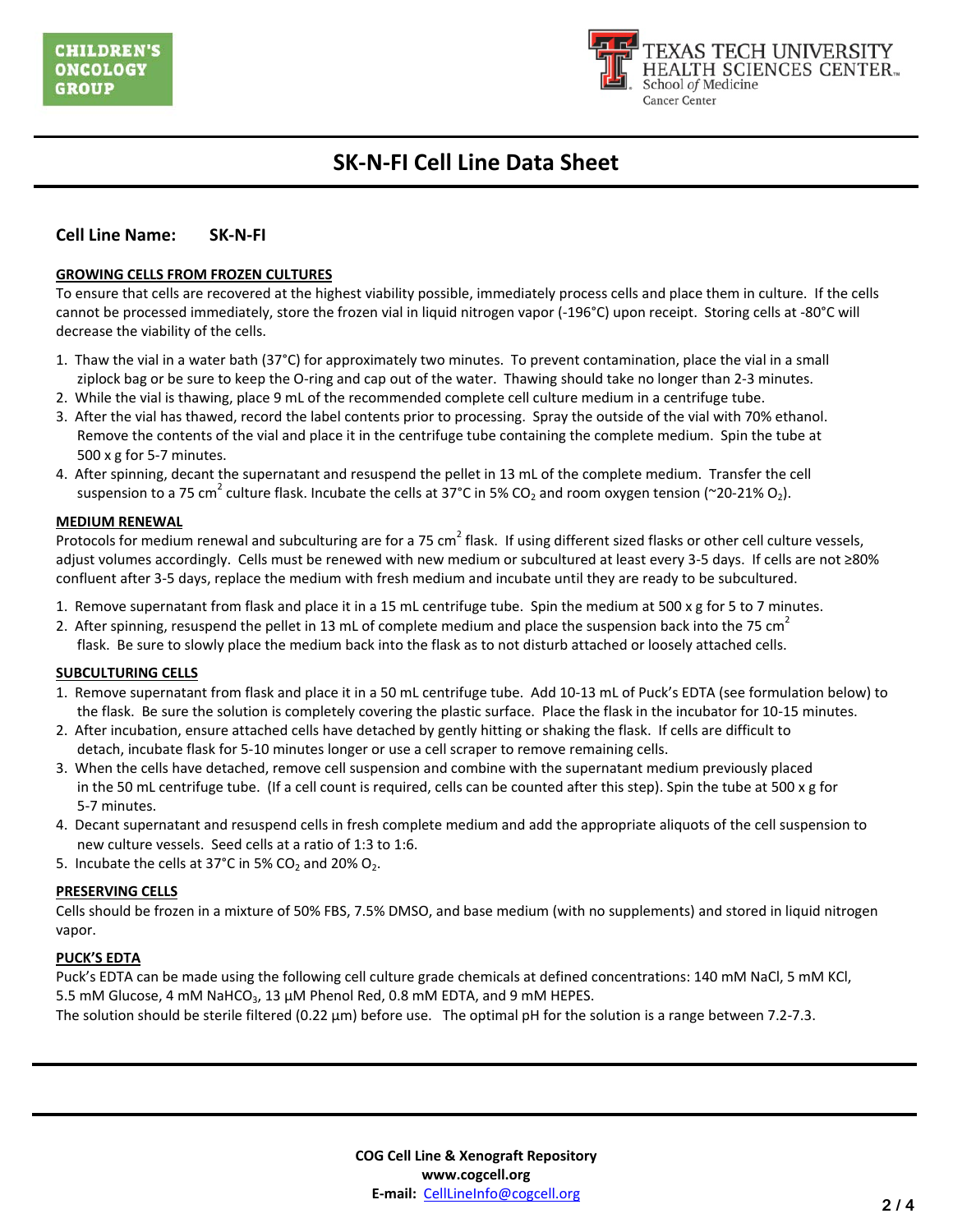

### **Cell Line Name: SK-N-FI**

- **References:** 1. Reynolds CP, Brodeur GM, Tomayko MM, Donner L, Helson L, Seeger RC, Triche TJ: Biological classification of cell lines derived from human extra-cranial neural tumors. Prog Clin Biol Res.271:291-306, 1988. PubMed ID: [3406003](http://www.ncbi.nlm.nih.gov/pubmed/3406003)
	- 2. Wang Y, Einhorn P, Triche TJ, Seeger RC, Reynolds CP. Expression of Protein Gene Product 9.5 and Tyrosine Hydroxylase in Childhood Small Round Cell Tumors. Clin Cancer Res. 6, 551-558, 2000. PubMed ID: [10690538](http://www.ncbi.nlm.nih.gov/pubmed/10690538)
	- 3. Thompson PM, Maris JM, Hogarty MD, Seeger RC, Reynolds CP, Brodeur GM, White PS. Homozygous deletion of CDKN2A (p16INK4a/p14ARF) but not within 1p36 or at Other Tumor Suppressor Loci in Neuroblastoma. Cancer Res. 61, 679-686, 2001. PubMed ID: [11212268](http://www.ncbi.nlm.nih.gov/pubmed/11212268)
	- 4. Kang MH, Smith MA, Morton CL, Keshlava N, Houghton PJ, Reynolds CP. National Cancer Institute Pediatric Preclinical Testing Program: Model Description for In Vitro Cytotoxicity Testing. Pediatr Blood Cancer. 56: 239-249, 2011. PubMed ID: [20922763](http://www.ncbi.nlm.nih.gov/pubmed?term=PMC3005554) [\(www.PPTPinvitro.org\)](http://www.pptpinvitro.org/)